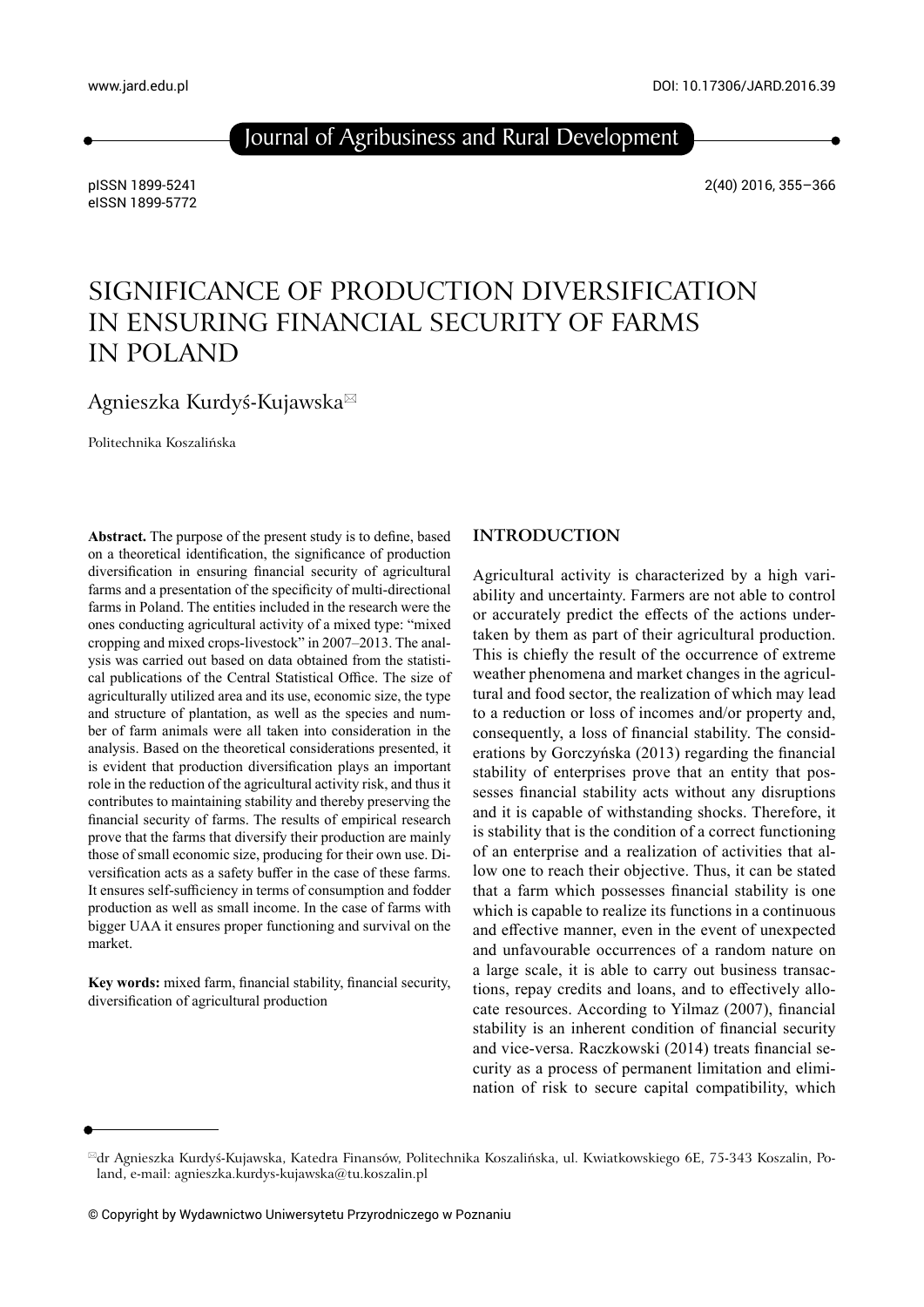will be adapted to the risk profile and the preferences of a given entity. Soliwoda (2014), when making an attempt to assess the impact of the Common Agricultural Policy on the financial security of farms in Poland, defines it as a lack of symptoms that would indicate the state(s) of financial risk. Likewise, Franc-Dąbrowska  $(2006)$  claims that financial security means ability to maintain financial liquidity and a high efficiency of farming. Szafraniec-Siluta (2013), raising the issues of the financial security of agricultural enterprises, finds that in many cases maintaining financial security is favourable to the continuity of the economic activity. Duraj (2014) offers a considerably broader notion of financial security, indicating that this is a state which guarantees the certainty of the company's functioning and development and ensures that they will be maintained. This means that on the one hand financial security concerns the conditions of current activities being conducted in a continuous and effective manner and on the other hand, it is oriented towards the development of agricultural activity, the result being an improvement in the market position and an increase of the enterprise's value. Needless to say, all of this is possible owing to the entity's ability to maintain financial liquidity, as well as the creation of long- and short-term financial provisions.

When seeking solutions aimed at increasing financial security of farms, it is worth to consider diversification, which means diversification of the structure of agricultural production and the use of the farm's resources of land, capital and labour to conduct agricultural activities (Majewski and Radzikowska, 2006). Diversification is a strategy aimed at creating possibilities of an effective use of the potential, ensuring stability of incomes and high degree of financial independence, as well as provision of opportunities for permanent and sustainable growth and, above all, survival on the market (Woźniak, 2008). In Poland this is one of the most popular risk management strategies used in agriculture.

The purpose of the present study is to define, on the grounds of a theoretical diagnosis, the significance of production diversification for ensuring the financial security of farms, and to present the specificity of multidirectional farms in Poland.

#### **PRODUCTION DIVERSIFICATION AND FINANCIAL SECURITY OF FARMS IN THE LIGHT OF THE LITERATURE OF THE SUBJECT**

Farms function in specific natural and economic conditions, which may have an impact on the size and structure of agricultural production and on the manner in which they are organized. Any change to these conditions leads farmers to take specific adaptation measures, the consequence being tendencies of production multidirectionality defined by Jerzak  $(2009)$  as a production diversification.

Agricultural production diversification consists in adding more variety and expanding into different production sectors, as well as an introduction of new products, ones that have not been on offer so far, produced with the use of current or different technologies (Tyran, 2010). In the view of numerous authors, agricultural production diversification is manifested by combining traditional crops with modern crops or energy crops and the ones to produce biomass, mixing crops with animal husbandry or afforestation of agricultural lands (Kurosaki, 1995; Norman, 1974; Węglarz and Bereza, 2012). Pope and Prescott believe that production diversification involves a departure from traditional crops, which are less profitable, and introducing new and more profitable crops, which has an essential impact on the level of farm incomes. Similarly, Parthasarathy et al. (2008) indicate that diversification entails changes to production that consist in a departure from the cultivation of basic cereals and cultivation of high-value food products such as fruit, vegetables, milk and eggs.

The significance of the diversification of production can be analysed on the level of a farm, a region and a country (Jha et al., 2009). On the level of the farm diversification aims at:

- a complete and evenly distributed employment of labour force
- a full use of the natural production potential of lands through proper crop rotation of plants (complementarity of production sectors)
- self-sufficiency in the area of the means of consumption (auto-consumption) and in the area of fodder production
- use of all by-products to increase overall farming effectiveness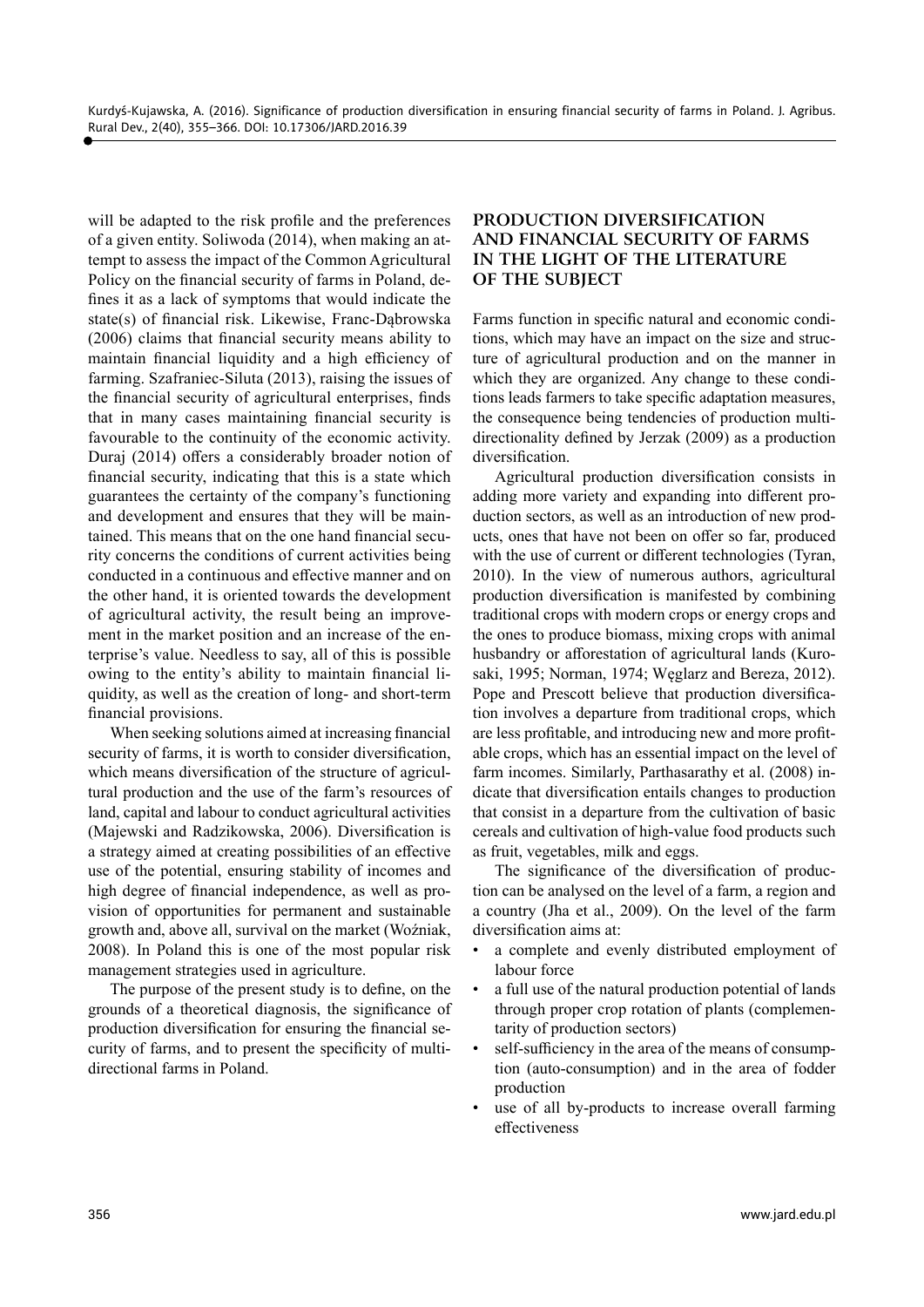- a reduction of risk in production (Adamowski, 1977) by ensuring income security
- mitigation of the impact of changes to economic situation on the financial results of the farm.

On the regional level production diversification can limit negative effects connected with the monoculture of crops, while on the national level it is to increase the degree of national self-sufficiency (Jha et al., 2009).

The chief reasons leading farm owners to conduct multi-directional production have been empirically verified. Most frequently, it is emphasized that production diversification plays an important role in the reduction of risks related to agricultural activity. Jamagani and Bivan (2013),when doing research into those factors influencing production diversification, proved that the most important causes of crop diversification include: the need of an improvement and protection against the unpredictability of weather and/or fear of damage to crops and ensuring supplies of various plants for the family farm. Culas and Mahendrarajah (2005), when analysing the causes of diversification in Norwegian agriculture, indicated that production diversification can be regarded as a spontaneous reaction to avoiding many uncertainties and, in particular, those connected with climatic factors, pests and diseases, policy connected with the prices of agricultural production, turnover and trade. Guvele (2001) found that the multi-directionality of production reduces the volatility of incomes in the farm. Abro (2012) believes that provision of food for households and security of incomes constitute objective grounds for diversification. Moreover, it is recommended as one of essential risk management strategies aimed at stability and increase of farm incomes, better employment potential and maintaining natural resources. According to Grudziński (2008), production diversification is a method to limit risk, particularly production risk. Majewski et al. (2008) make similar observations. In their view, adequate production diversification may be of a substantial significance to limiting risk, mainly production risk. Kahan (2008) is of the opinion that production diversification can be used to limit not only production risk but also risks related to prices and incomes. Similarly, Czyżewski and Śmiglak (2006) found that when production is diverse, farmers distribute natural risk (which is the most essential element of production risk) and economic risk into a larger number of product types. Owing to this, they are able to alleviate the effects of the risk of unfavourable changes to the prices

of agricultural products and to limit the negative consequences of disaster risk connected with random events, diseases of animals or diseases and pests of field crops. In the view of Johnston et al. (1995), the multi-directional production increases economic stability through a reduction of financial risk.

It must be emphasized that production diversification is justifiable only when it is based on an appropriate selection of products, i.e. the so-called production portfolio. At this point it is to develop the portfolio of activities with a low covariance of risk (2000). Sulewski (2012) presented interesting research in this area. The author made an attempt to apply the portfolio theory, the Sharp's model and the valuation model of capital assets (CAMP) to assess the level of risk for the selected agricultural activities, and to define the possibilities of its limitation through diversification. The results of this research indicate that obtaining the positive effects of diversification does not mean an expansion of the structure of crops by the largest possible number of products, but a selection of such elements whose influence on risk reduction will be the largest. The author proved that only an introduction of specified plants, i.e. some species of cereals and plants grown for industrial purposes, into the structure of production will have a positive influence on an increased stability of farming.

#### **SOURCES OF DATA AND RESEARCH METHODOLOGY**

Literature studies were carried out, and data from the Central Statistical Office of the Farm Structure Survey in 2007–2013 were used for the realization of the purpose set. The survey included all agricultural holdings of legal persons and organizational units without a legal personality and a sample of private holdings. Farms with the following agricultural type: mixed – "mixed" cropping", as well as "mixed cropping and animals"1 are analysed, and they are treated as less specialized. In the analysis, the acreage of cultivated land, the economic size, the land acreage and the directions of its use, the

<sup>&</sup>lt;sup>1</sup> The division of farms used in the analysis results from the accepted systematics used by FADN in accordance with which the agricultural type of a farm is defined on the grounds of the share in standard production in the individual agricultural activities conducted in this farm in the total standard production of the farm.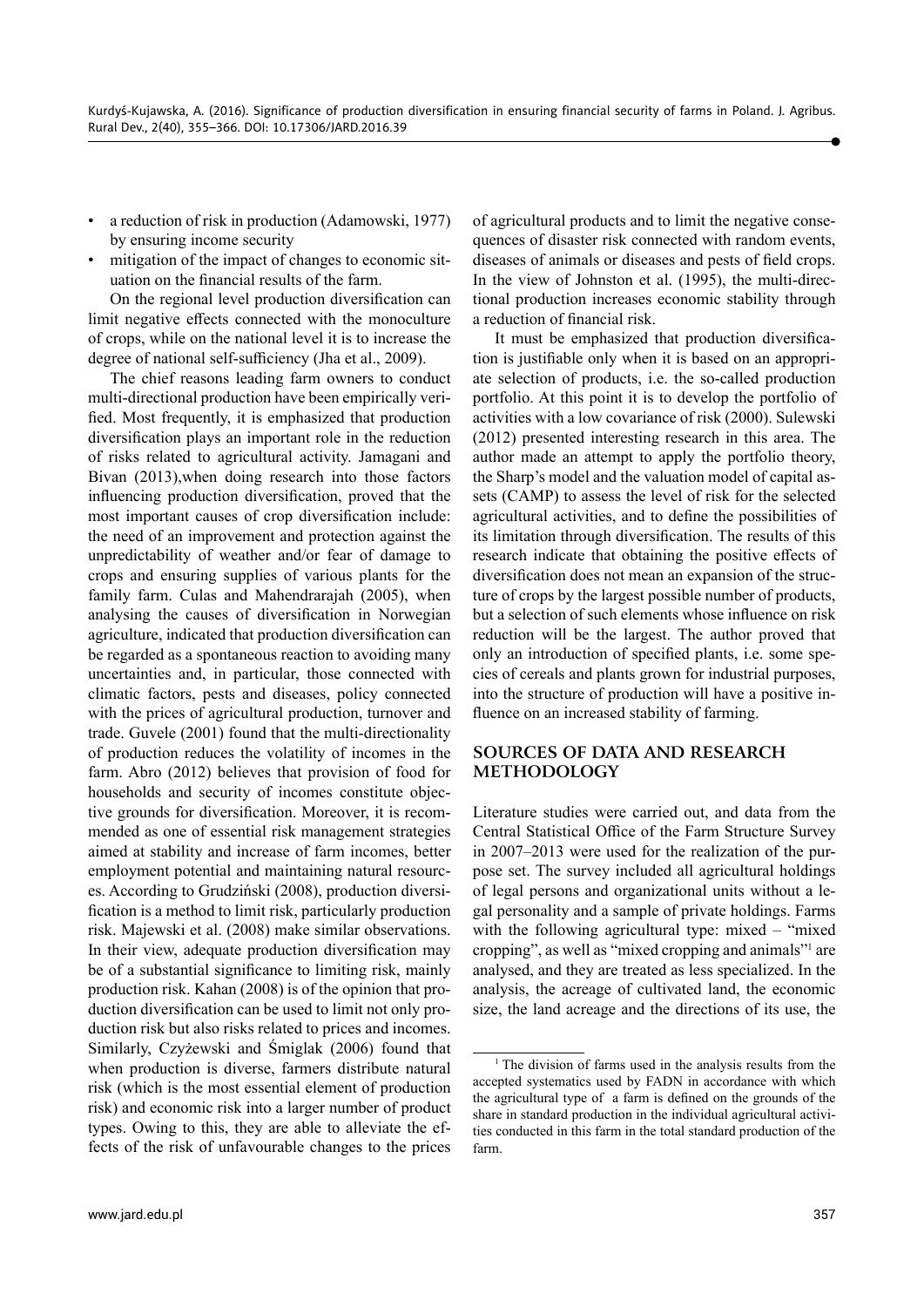type and structure of crops, as well as the species and livestock age were taken into consideration.The indicators of structure and dynamics were used in order to obtain a numeric description of the analysed variables. To compare changes in time, the incremental analysis was applied (absolute and relative).

### **STRUCTURE OF MULTI-DIRECTIONAL FARMS IN POLAND**

In the period analysed, mixed farms in Poland constituted on average 33.26% of the total number of farms, with the highest percentage constituted by farms of the type of "mixed crops and livestock" (20.44%) while the lowest percentage was observed in the case of "mixed cropping" farms (5.48%) (Table 1). In the structure of farms, a phenomenon of a considerable reduction of the share of mixed farms and the growth of specialized farms can be observed starting from 2007. It should be underlined that the tendency for a dichotomy in the development of agriculture is characteristic of all the EU member states. On the one hand, we have specialised farms focused on maximisation of food production and on the other hand multifunctional farms. Such farms, apart from primary food production function of agriculture, care for maintaining biodiversity, landscape, water and soil protection, maintaining pasture land and extensive meadows, keeping the level of employment and population on the

depopulation areas, as well as preserving cultural heritage (Czarnecki, 2005).

The production diversification of farms in Poland is characteristic of those entities whose acreage of cultivated land does not exceed 10 ha. These are farms producing only for their own needs with a small number or no market transactions. The diversification enables them to satisfy their consumption and fodder needs, as well as to achieve a small income. These farms also possess limited production resources, what can influence the choice of production type and its specialisation. The least diversified production is observed in the largest farms, with over 100 ha of UAA (Table 2). It can be a result of a preference for producing standard food on a large scale and to adjust range, quantity and quality of production to effective demand. It can also be a consequence of simplifying the production process and of an efficient use of owned machines and equipment or a result of applying other methods of limiting risk. Among the farms examined, the number of entities with the acreage of up to 1 ha (of plots) decreased the most, which applied to all farm types. In the case of "mixed cropping" farms the pace of decrease in their number was similar for all area groups. However, in the case of "mixed crops-livestock" farms the share of small and medium farms (up to 20 ha) decreased, while the share of big and very big farms (20–100 ha) increased by 23.72%. The number of "mixed cropping and mixed

**Table 1.** Structure of farms according to agricultural type in Poland in 2007–2013 (%) **Tabela 1.** Struktura gospodarstw rolnych według typu rolniczego w Polsce w latach 2007–2013 (%)

|              |                                        |                                                                   |                                                 |                                                                                             | Type of farms $-$ Typ gospodarstw                                       |                                      |                                                      |                                                                |                                                      |
|--------------|----------------------------------------|-------------------------------------------------------------------|-------------------------------------------------|---------------------------------------------------------------------------------------------|-------------------------------------------------------------------------|--------------------------------------|------------------------------------------------------|----------------------------------------------------------------|------------------------------------------------------|
|              |                                        |                                                                   |                                                 | specialized in $-$ specializujące się w                                                     |                                                                         |                                      | $mixed - miesz$ ane                                  |                                                                |                                                      |
| Year<br>Lata | field<br>crops<br>uprawach<br>polowych | horti-<br>cultural<br>production<br>uprawach<br>ogrodni-<br>czych | perma-<br>nent<br>crops<br>uprawach<br>trwałych | grazinglive-<br>stock<br>chowie zwie-<br>rząt żywio-<br>nych paszami<br>objetościo-<br>wymi | granivores<br>chowie zwie-<br>rząt żywio-<br>nych paszami<br>treściwymi | mixed<br>cropping<br>różne<br>uprawy | mixed<br>livestock<br>holdings<br>różne<br>zwierzeta | mixedcrops-<br>livestock<br>różne uprawy<br><i>i</i> zwierzęta | non-classified<br>holdings<br>niesklasyfiko-<br>wane |
| 2007         | 27.07                                  | 1.52                                                              | 5.27                                            | 17.08                                                                                       | 4.88                                                                    | 8.92                                 | 9.98                                                 | 20.62                                                          | 4.66                                                 |
| 2010         | 39.88                                  | 2.42                                                              | 4.32                                            | 9.73                                                                                        | 5.61                                                                    | 4.09                                 | 6.96                                                 | 20.68                                                          | 6.31                                                 |
| 2013         | 49.19                                  | 1.86                                                              | 4.47                                            | 11.34                                                                                       | 2.50                                                                    | 3.45                                 | 5.65                                                 | 19.44                                                          | 2.10                                                 |

Source: own elaboration based on GUS data.

Źródło: opracowanie własne na podstawie danych GUS.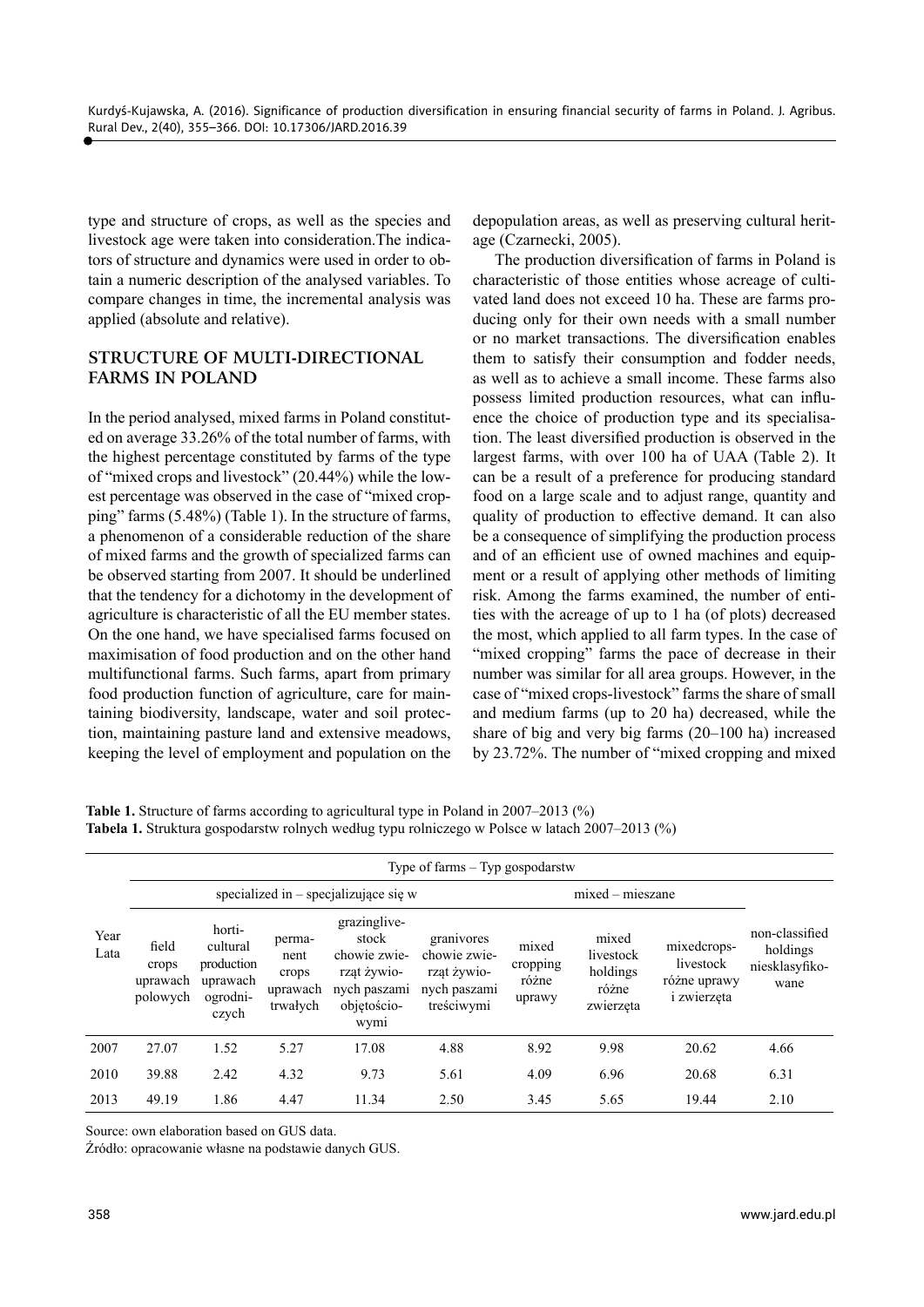| fikowanym typem rolniczym oraz o typie "różne uprawy" oraz "różne uprawy i zwierzęta" według powierzchni posia-<br>agricultural type and "mixed cropping" and "mixed crops-livestock" farms as per the acreage of lands possessed in the<br>fabela 2. Liczba gospodarstw z wyspecyr<br>lable 2. Number of farms with specified<br>$r$ ears 2007–2013 | 2013<br>anych użytków rolnych w latach 2007-2 |
|------------------------------------------------------------------------------------------------------------------------------------------------------------------------------------------------------------------------------------------------------------------------------------------------------------------------------------------------------|-----------------------------------------------|
| ww.jard.edu.pl                                                                                                                                                                                                                                                                                                                                       |                                               |

| Add 100123                                                                                                                                                          |
|---------------------------------------------------------------------------------------------------------------------------------------------------------------------|
| ١<br>ļ<br> <br> <br> <br>かくそ こうきん こうこう<br>)<br>}<br>}<br>remain to home or or other and the<br><b>Hisop</b><br>$\frac{2}{3}$<br>abcia 4. Liczba gosl<br>ahala 1 ias |
| נוטב<br>-<br>C<br>C<br>Ì<br>ċ<br><b>COLO ISLE DE CIRCIO ISLE ISLE DE L'ANNE</b><br>$2 - 7$                                                                          |

|                                                                                                   |                                              |       | 2007                           |          |                                                         |         |                                              |         | 2010                           |       |                                                         |         |                        |           |                         |                  | 2013                           |                         |                          |                       |                         |
|---------------------------------------------------------------------------------------------------|----------------------------------------------|-------|--------------------------------|----------|---------------------------------------------------------|---------|----------------------------------------------|---------|--------------------------------|-------|---------------------------------------------------------|---------|------------------------|-----------|-------------------------|------------------|--------------------------------|-------------------------|--------------------------|-----------------------|-------------------------|
| wierzchnia<br>użytków<br><b>UAA</b><br>$Po-$                                                      | łącznie wszystkie<br>all types<br><b>AdA</b> |       | mixed cropping<br>różne uprawy |          | crops-livestock<br>różne uprawy<br>i zwierzęta<br>mixed |         | łącznie wszystkie<br>all types<br><b>AdG</b> |         | mixed cropping<br>różne uprawy |       | crops-livestock<br>różne uprawy<br>i zwierzęta<br>mixed |         | łącznie wszystkie typy | all types |                         |                  | mixed cropping<br>różne uprawy |                         | różne uprawy i zwierzęta | mixed crops-livestock |                         |
| rolnych                                                                                           | number<br>liczba                             | $\%$  | number-<br>liczba              | $\%$     | number<br>liczba                                        | ℅       | number<br>liczba                             | $\%$    | number<br>liczba               | $\%$  | number<br>liczba                                        | $\%$    | number<br>liczba       | న         | change<br>zmiana<br>(%) | number<br>liczba | ℅                              | change<br>zmiana<br>(%) | number<br>liczba         | వ                     | zmiana<br>change<br>(%) |
| Lącznie<br>In total                                                                               | 239 0956                                     | 100   | 213 171                        | $100\,$  | 134<br>493                                              | $100\,$ | 891065<br>$\overline{\phantom{0}}$           | $100\,$ | 338<br>77                      | 100   | 391042                                                  | $100\,$ | 1429006                | 100       | $-40.23$                | 49 248           | $100\,$                        | $-76.90$                | 277810                   | $100\,$               | 43.66                   |
| $0\!\!-\!\!1$ ha                                                                                  | 645 695                                      | 27.01 | 30 016 14.08                   |          | 373<br>59                                               | 12.04   | 406793                                       | 21.51   | 12595                          | 16.29 | 56015                                                   | 14.32   | 34375                  | 2.41      | $-94.68$                | 764              | 1.55                           | $-97.45$                | 3641                     | 1.31                  | $-88.21$                |
| $1-2$ ha                                                                                          | 388 346                                      | 16.24 | 32 165 15.09                   |          | 081<br>77                                               | 15.63   | 300 590                                      | 15.90   | 14938                          | 19.32 | 45 901                                                  | 11.74   | 277572                 | 19.42     | $-28.52$                | 12131            | 24.63                          | $-62.29$                | 39055                    | 14.06                 | $-8.88$                 |
| $2-3$ ha                                                                                          | 260 963                                      | 10.91 | 26879                          | 12.61    | 361<br>63                                               | 12.85   | 213 300                                      | 11.28   | 10963                          | 14.18 | 39 392                                                  | 10.07   | 199009                 | 13.93     | $-23.74$                | 7445             | 15,12                          | $-72.30$                | 29 906                   | 10.76                 | $-14.97$                |
| $3-5$ ha                                                                                          | 330478                                       | 13.82 | 38979                          | 18.29    | 592<br>96                                               | 19.59   | 276472                                       | 14.62   | 14233                          | 18.40 | 64302                                                   | 16.44   | 256259                 | 17.93     | $-22.46$                | 10025            | 20.36                          | $-74.28$                | 47346                    | 17.04                 | $-17.55$                |
| $5-10$ ha                                                                                         | 395822                                       | 16.55 | 52108                          | 24.44    | 926<br>113                                              | 23.10   | 346 321                                      | 18.31   | 15444                          | 19.97 | 584<br>50                                               | 24.95   | 315 227                | 22.06     | $-20.36$                | 11028            | 22,39                          | $-78.84$                | 76948                    | 27.70                 | $-18.11$                |
| $10-15$ ha                                                                                        | 165723                                       | 6.93  | 18286                          | 8.58     | 434<br>$\frac{40}{3}$                                   | 8.20    | 151517                                       | 8.01    | 892<br>4                       | 6.33  | 42748                                                   | 10.93   | 141 295                | 9.89      | $-14.74$                | 930<br>3         | 7.98                           | $-78.51$                | 35758                    | 12.87                 | $-17.29$                |
| $15-20$ ha                                                                                        | 77444                                        | 3.24  | 6649                           | 3.12     | $\overline{0}$<br>$\overline{17}$                       | 3.45    | 72019                                        | 3.81    | 1782                           | 2.30  | 18407                                                   | 4.71    | 70 203                 | 4.91      | $-9.35$                 | 491              | 3.03                           | $-77.58$                | 17102                    | 6.16                  | $-7.68$                 |
| $20-30$ ha                                                                                        | 65226                                        | 2.73  | 4699                           | 2.20     | 791<br>$\overline{c}$                                   | 2.59    | 61126                                        | 3.23    | 1240                           | 1.60  | 14004                                                   | 3.58    | 62511                  | 4.37      | $-4.16$                 | 1057             | 2.15                           | $-77.51$                | 14466                    | 5.21                  | 3.61                    |
| $30 - 50$ ha                                                                                      | 37305                                        | 1.56  | 2133                           | $1.00\,$ | 764<br>$\overline{ }$                                   | 1.57    | 35 903                                       | 1.90    | 632                            | 0.82  | 7999                                                    | 2.05    | 40735                  | 2.85      | 9.19                    | 622              | 1.26                           | $-70.84$                | 8479                     | 3.05                  | 6.18                    |
| $50 - 100$ ha                                                                                     | 15933                                        | 0.67  | 896                            | 0.42     | 333<br>$\omega$                                         | 0.68    | 17136                                        | 0.91    | 357                            | 0.46  | 235<br>3                                                | 0.83    | 20743                  | 1.45      | 30.19                   | 388              | 0.79                           | $-56.70$                | 3699                     | 1.33                  | 13.92                   |
| $100$ and<br>i więcej<br>more<br>100                                                              | 8020                                         | 0.34  | 361                            | 0.17     | 478                                                     | 0.30    | 988                                          | 0.05    | 262                            | 0.34  | 1455                                                    | 0.37    | 11077                  | 0.78      | 38.12                   | 368              | 0.75                           | 1.94                    | 1411                     | 0.51                  | $-2.98$                 |
| Źródło: opracowanie własne na podstawie danych GUS.<br>Source: own elaboration based on GUS data. |                                              |       |                                |          |                                                         |         |                                              |         |                                |       |                                                         |         |                        |           |                         |                  |                                |                         |                          |                       |                         |

 $\bullet$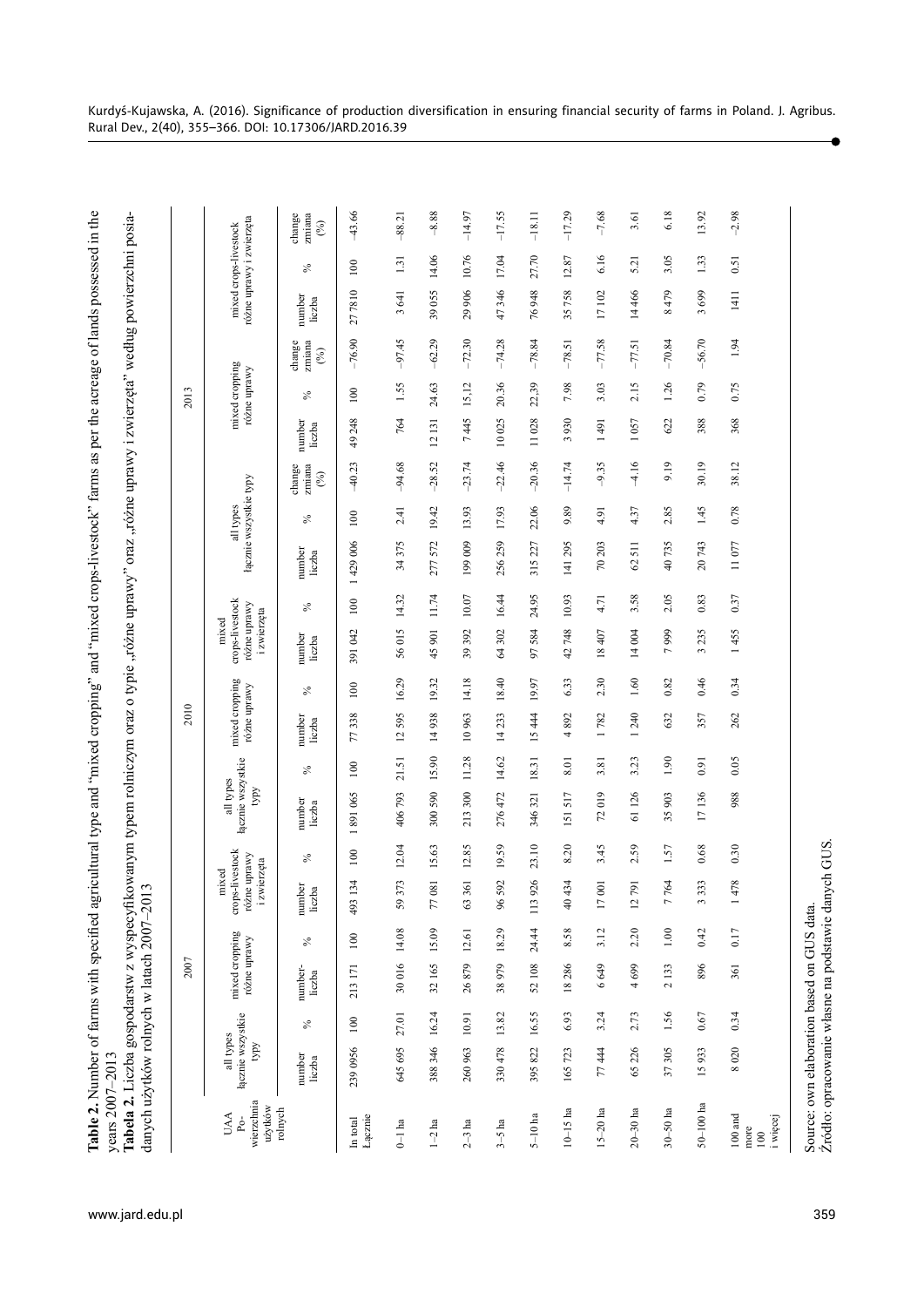crops-livestock" farms decreased in the period analysed by 76.90% and 43.66% respectively with a decrease of the number of farms of all the types by 40.23%.

Taking into consideration the economic size of farms that diversify production, it can be observed that over 45% of farms that diversify crops are very small (0–4 ESU). For comparison, "mixed crops-livestock" farms with their size of up to 4 ESU, constituted over 28% of these farms, while small farms (4–8 ESU) accounted for 48.68%. It should be noted that in 2013 compared to 2007 the number of farms with up to 4 ESU fell by 90% (Table 3). It can be supposed that part of them abandoned agricultural production, while part of them increased their strengths, and these were mainly "mixed crops-livestock" farms.

The average acreage of UAA in the period analysed increased from 7.32 to 9.22 ha in "mixed cropping" farms and from 8.54 to 12.39 ha in "mixed crops-livestock" farms. The share of the acreage of cultivated land in both types of the analysed farms was similar, while a considerable diversification of their structure can be observed (Table 4). In farms with plant and animal production, cultivated agricultural land (70.55%) and grassland (13.00%) constituted the largest share in the structure of agricultural land. This is connected with larger numbers of livestock. However, in farms that diversify crops dominated cultivated agricultural land (59.23%) and permanent crops (13.33%). These include plantation of trees and fruit shrubs, nursery of trees and fruit shrubs, ornamental bushes and those for commercial purposes. This production structure diversifies and improves income stability. Among the examined farms dominated entities with cereals and potatoes cultivation. This may be the result of a versatile usefulness of these plants. Both cereal grain and potatoes are consumption articles, but they can also be used for animal fodder (Table 5). This means that the production can be used for own needs and its small part for sales. Thus, it is a safety buffer and it ensures food supplies and a small income. The percentage of farms with the cultivation of industrial plants was relatively higher among "mixed cropslivestock" farms (10.27%) than in the case of "mixed cropping" farms (6.95%). There was a reverse situation in the case of other cultivations of agricultural plants, which were more frequently cultivated in "mixed cropping" farms. In one out of five farms that diversified crops field, vegetables and strawberries were grown, which are considered to be the most laborious and

capital-intensive crops, but are at the same time highly efficient ones. The number of farms with the production of leguminous plants and vegetables under shelter were of a limited significance among farms analysed.

Among mixed production farms the largest acreage was connected with industrial plant cultivations (6.2 ha on average) and cereals (5 ha). Other crops apart from leguminous plants and field vegetables (particularly in farms with mixed crops) were cultivated on a small acreage (below 1 ha). In the period analysed, the share of farms with the production of vegetables under shelter and strawberries increased in "mixed cropping" farms. In the structure of sowing, there was an increase in the acreage of industrial plant cultivations (by 2.54 ha), leguminous plants (by  $1.08$  ha), field vegetables (by  $1.31$ ) ha) and strawberries (by 0.62 ha). In the structure of plant and animal farms, the share of farms with cereals and industrial plants cultivation increased and the acreage of their crops grew. This may testify to a decreasing diversification of plant production in these farms. It should be noted that the dominance of cereals and industrial crops ensures an increased stabilization of farms' functioning.

Those entities that keep poultry, cattle and pigs predominated in the multi-directional farms analysed. The share of farms that keep animals was substantially larger in plant and animal farms as compared to mixed plant farms (Table 6). In 2013, there was a reduction by 36.14% in the number of farms that kept animals in comparison to 2007. The greatest number of farms resigned from keeping goats (43.62%), poultry (42.15%), pigs (36.34%), cows (35.16%) and horses (34.97%). When analysing the structure of animals kept, it may be found that animal breeding in those farms that diversify crops was conducted only in some farms of the type analysed, and this was connected with keeping pigs (an average of 10 animals) and sheep (30 animals). In mixed plant and animal farms, similarly as in mixed plant farms, mainly kept were pigs (an average 23 animals) and sheep (22 animals) and small herds of cows (7 animals). The average number of other species of animals (i.e. goats, poultry and horses) was small. This may prove that they are kept mainly for farmers' own needs or to be sold directly to consumers.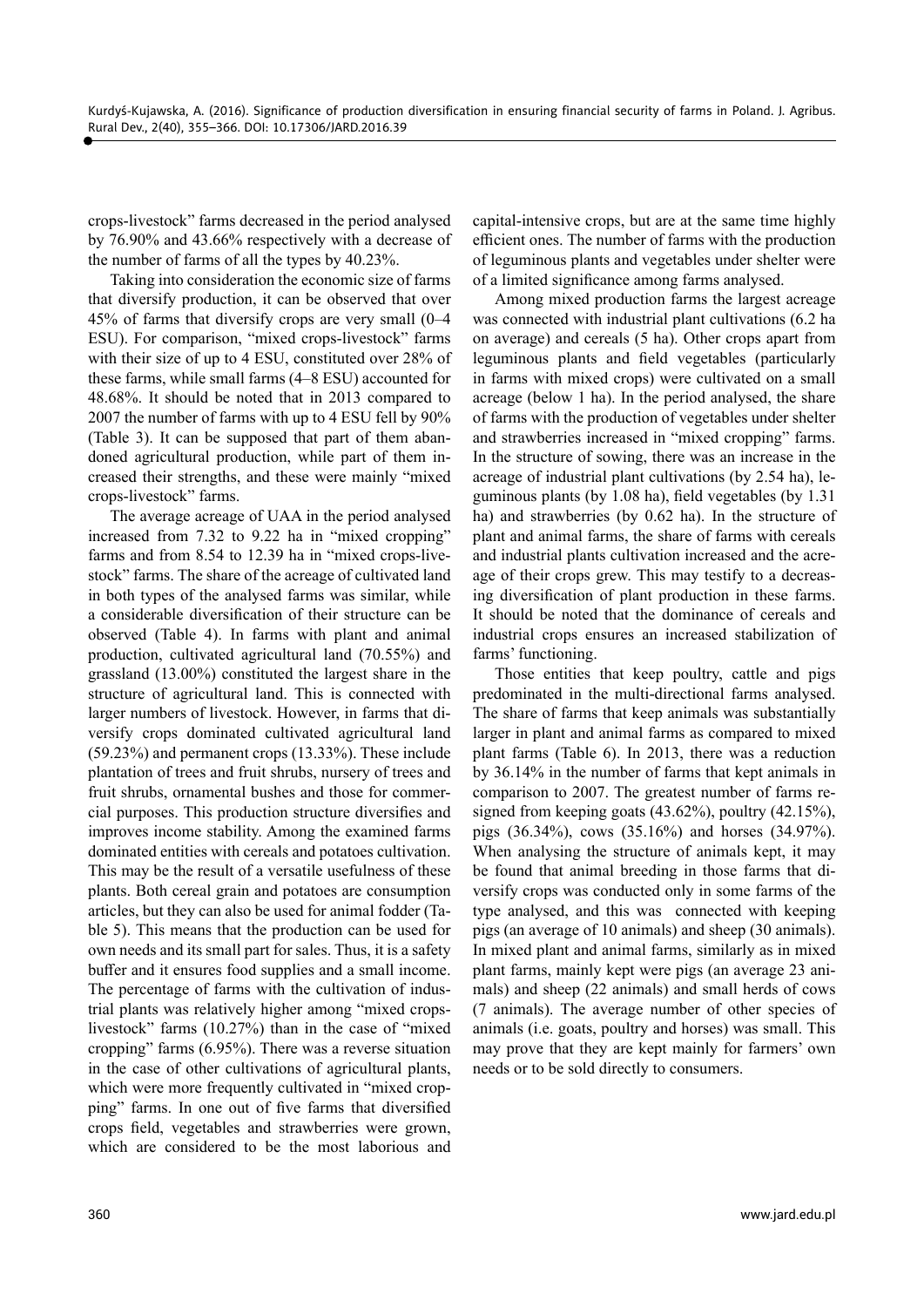| agricultural type and "mixed cropping" and "mixed crops-livestock" farms as per economic size in 2007-2013<br>h specifie<br>f farms wi | fikowanym typem rolniczym oraz o typie "różne uprawy" oraz "różne uprawy i zwierzęta" według wielkości ekono-<br>$nic$ znej w latach 2007–2013 |
|----------------------------------------------------------------------------------------------------------------------------------------|------------------------------------------------------------------------------------------------------------------------------------------------|
| able 3. Number of                                                                                                                      | labela 3. Liczba g                                                                                                                             |
| ww.jard.edu.pl                                                                                                                         |                                                                                                                                                |

|                                                                                                   |                                              |       | 2007                           |       |                                                                    |       |                                          |       | 2010                           |       |                                                         |       |                        |           |                         |                  | 2013                           |                         |                  |                                                   |                                                  |
|---------------------------------------------------------------------------------------------------|----------------------------------------------|-------|--------------------------------|-------|--------------------------------------------------------------------|-------|------------------------------------------|-------|--------------------------------|-------|---------------------------------------------------------|-------|------------------------|-----------|-------------------------|------------------|--------------------------------|-------------------------|------------------|---------------------------------------------------|--------------------------------------------------|
| size (ESU)<br>Economic<br>Wielkość<br>ekono-                                                      | łącznie wszystkie<br>all types<br><b>AdA</b> |       | mixed cropping<br>różne uprawy |       | crops-livestock<br>różne uprawy<br>zwierzęta<br>mixed<br>$\ddot{}$ |       | łącznie wszyst-<br>all types<br>kie typy |       | mixed cropping<br>różne uprawy |       | crops-livestock<br>różne uprawy<br>i zwierzęta<br>mixed |       | łącznie wszystkie typy | all types |                         |                  | mixed cropping<br>różne uprawy |                         |                  | różne uprawy i zwierzęta<br>mixed crops-livestock |                                                  |
| miczna                                                                                            | number<br>liczba                             | $\%$  | number<br>liczba               | $\%$  | number<br>liczba                                                   | $\%$  | number<br>liczba                         | $\%$  | number<br>liczba               | $\%$  | number<br>liczba                                        | $\%$  | number<br>liczba       | $\%$      | change<br>zmiana<br>(%) | number<br>liczba | $\%$                           | zmiana<br>change<br>(%) | number<br>liczba | ℅                                                 | change<br>zmiana<br>$\mathcal{C}^{\diamondsuit}$ |
| $0 - 2$                                                                                           | 1624237                                      | 67.93 | 139348                         | 62.44 | 917<br>5<br>$\frac{1}{2}$                                          | 64.06 | 854 261                                  | 45.17 | 29463                          | 38.10 | 95 460                                                  | 26.06 | 402781                 | 28.19     | $-75.20$                | 10128            | 20.57                          | $-92.73$                | 29003            | 10.44                                             | $-90.82$                                         |
| $2-4$                                                                                             | 299816                                       | 12.54 | 43951                          | 19.69 | 88491                                                              | 17.94 | 302 506                                  | 16.00 | 16959                          | 21.93 | 79369                                                   | 21.66 | 283509                 | 19.84     | $-5.43$                 | 12398            | 25.18                          | $-71.79$                | 51 527           | 18.55                                             | $-41.77$                                         |
| $\frac{4}{6}$                                                                                     | 138560                                       | 5.80  | 17413                          | 7.80  | 33510                                                              | 6.80  | 276631                                   | 14.63 | 13963                          | 18.05 | 99970                                                   | 27.29 | 262110                 | 18.34     | 89.16                   | 10464            | 21.25                          | $-39.91$                | 77516            | 27.90                                             | 131.32                                           |
| $6 - 8$                                                                                           | 82996                                        | 3.47  | 8344                           | 3.74  | 16543                                                              | 3.35  | 195765                                   | 10.35 | 9360                           | 12.10 | 65801                                                   |       | 17.96 183 607          | 12.85     | 121.22                  | 7561             | 15.35                          | $-9.38$                 | 57727            | 20.78                                             | 248.95                                           |
| $8 - 12$                                                                                          | 95707                                        | 4.00  | 7630                           | 3.42  | 16035                                                              | 3.25  | 113130                                   | 5.98  | 4275                           | 5.53  | 2743                                                    | 0.75  | 113031                 | 7.91      | 18.10                   | 4 2 0 8          | 8.54                           | -44.85                  | 30175            | 10.86                                             | 88.182                                           |
| $12 - 16$                                                                                         | 50 612                                       | 2.12  | 2687                           | 1.20  | 575<br>Γ                                                           | 1.54  | 94 649                                   | 5.01  | 2287                           | 2.96  | 16133                                                   | 4.40  | 108333                 | 7.58      | 114.04                  | 2788             | 5.66                           | 3.76                    | 20969            | 7.55                                              | 176.82                                           |
| $16 - 40$                                                                                         | 80313                                        | 3.36  | 3236                           | 1.45  | 280<br>$\mathbf{\Omega}$                                           | 2.49  | 35718                                    | 1.89  | 701                            | 0.91  | 5051                                                    | 1.38  | 50619                  | 3.54      | $-36.97$                | 1093             | 2.22                           | $-66.22$                | 8006             | 2.88                                              | $-34.8$                                          |
| $40 - 100$                                                                                        | 14556                                        | 0.61  | 407                            | 0.18  | 078<br>$\sim$                                                      | 0.42  | 16223                                    | 0.86  | 302                            | 0.39  | 1457                                                    | 0.40  | 22598                  | 1.58      | 55.24                   | 553              | 1.12                           | 35.87                   | 522<br>$\sim$    | 0.91                                              | 21.367                                           |
| $100 - 250$                                                                                       | 2902                                         | 0.12  | 93                             | 0.04  | 412                                                                | 0.08  | 1382                                     | 0.07  | $\Box$                         | 0.02  | 216                                                     | 0.06  | 1564                   | 0.11      | $-46.10$                | 39               | 0.08                           | $-58.06$                | 204              | 0.07                                              | $-50.49$                                         |
| $250$ and<br>i więcej<br>more<br>250                                                              | 1258                                         | 0.05  | $\mathcal{R}$                  | 0.03  | 293                                                                | 0.06  | 800                                      | 0.04  | $\equiv$                       | 0.01  | 153                                                     | 0.04  | 856                    | $0.06$    | $-31.95$                | $\overline{15}$  | 0.03                           | $-76.56$                | 163              | 0.06                                              | 44.37                                            |
| Źródło: opracowanie własne na podstawie danych GUS.<br>Source: own elaboration based on GUS data. |                                              |       |                                |       |                                                                    |       |                                          |       |                                |       |                                                         |       |                        |           |                         |                  |                                |                         |                  |                                                   |                                                  |

ó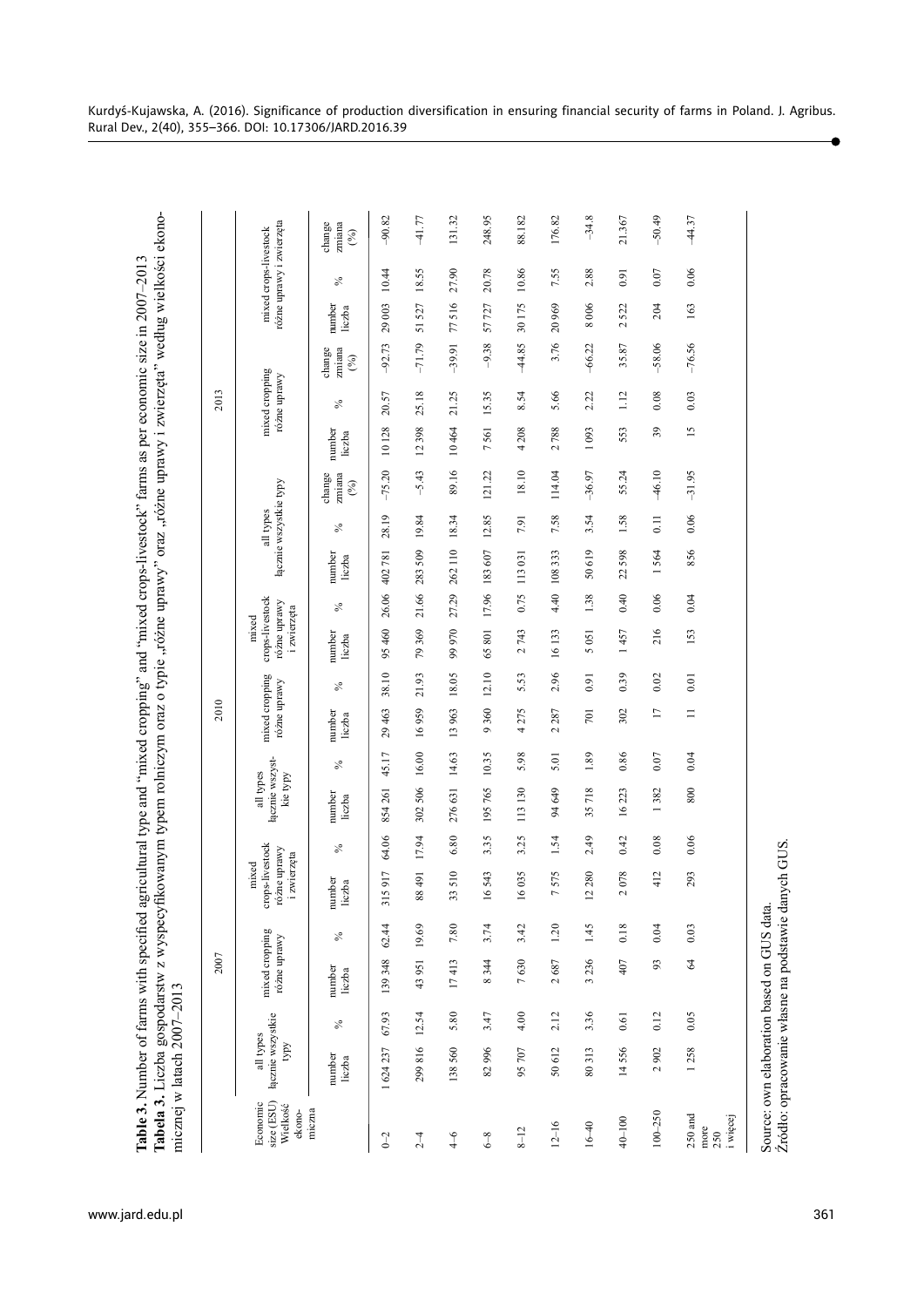|                      | ֧ׅ֧֧֧֚֚֚֚֚֚֚֚֚֚֚֚֚֚֚֚֚֚֚֚֚֚֚֚֬֡֡֓֡֡֓֡֝֬֓֡֓֬֝֓֝֬֝֓                                                                                                                                                                             |
|----------------------|-------------------------------------------------------------------------------------------------------------------------------------------------------------------------------------------------------------------------------|
|                      |                                                                                                                                                                                                                               |
|                      |                                                                                                                                                                                                                               |
|                      |                                                                                                                                                                                                                               |
|                      |                                                                                                                                                                                                                               |
|                      | ֧֧ׅ֧֧֧֧֧֧֧֧֧֧֧֧֧֧֧֧֧֚֚֚֚֚֚֚֚֚֚֚֚֚֚֚֚֚֚֚֚֚֚֚֚֚֚֚֚֚֝֝֝֟֓֝֓֝֓֝֓֝֬֝֓֝֬֝֓֝֬֝֬֝֬֝֬֝֬֝֬֝֬֝֬֝                                                                                                                                         |
|                      |                                                                                                                                                                                                                               |
|                      |                                                                                                                                                                                                                               |
|                      |                                                                                                                                                                                                                               |
|                      | $\frac{1}{2}$                                                                                                                                                                                                                 |
| $\sim$ 12            |                                                                                                                                                                                                                               |
| I                    |                                                                                                                                                                                                                               |
| くさく にくく              | <i>i</i> silgar nome :                                                                                                                                                                                                        |
|                      | ;<br>)                                                                                                                                                                                                                        |
|                      |                                                                                                                                                                                                                               |
|                      |                                                                                                                                                                                                                               |
|                      |                                                                                                                                                                                                                               |
|                      | s<br>J                                                                                                                                                                                                                        |
|                      |                                                                                                                                                                                                                               |
|                      |                                                                                                                                                                                                                               |
|                      | The section of the section of the contract of the contract of the contract of the contract of the contract of the contract of the contract of the contract of the contract of the contract of the contract of the contract of |
|                      |                                                                                                                                                                                                                               |
|                      |                                                                                                                                                                                                                               |
|                      |                                                                                                                                                                                                                               |
| $\ddot{\phantom{a}}$ |                                                                                                                                                                                                                               |
| Ī                    |                                                                                                                                                                                                                               |
|                      |                                                                                                                                                                                                                               |
| ĺ                    | てんりょく こうしょう<br>j                                                                                                                                                                                                              |
|                      |                                                                                                                                                                                                                               |
|                      |                                                                                                                                                                                                                               |
|                      |                                                                                                                                                                                                                               |
| $\frac{1}{2}$        |                                                                                                                                                                                                                               |
|                      |                                                                                                                                                                                                                               |
|                      |                                                                                                                                                                                                                               |
|                      |                                                                                                                                                                                                                               |
|                      |                                                                                                                                                                                                                               |
|                      |                                                                                                                                                                                                                               |
|                      |                                                                                                                                                                                                                               |
| $\frac{1}{2}$        | ILOW 1                                                                                                                                                                                                                        |
| <b>.</b><br>יימ      |                                                                                                                                                                                                                               |
|                      |                                                                                                                                                                                                                               |
|                      |                                                                                                                                                                                                                               |
|                      |                                                                                                                                                                                                                               |
|                      |                                                                                                                                                                                                                               |
|                      |                                                                                                                                                                                                                               |
|                      |                                                                                                                                                                                                                               |
|                      | j                                                                                                                                                                                                                             |
| ,                    |                                                                                                                                                                                                                               |
|                      |                                                                                                                                                                                                                               |
|                      |                                                                                                                                                                                                                               |

|                                                        |         |       | Mixed cropping - Różne uprawy |       |                                 |       |               |                 |                  |              |                  | Mixed crops-livestock - Różne uprawy i zwierzęta |       |               |
|--------------------------------------------------------|---------|-------|-------------------------------|-------|---------------------------------|-------|---------------|-----------------|------------------|--------------|------------------|--------------------------------------------------|-------|---------------|
| Powierzchnia<br>Acreage                                | 2007    |       | 2010                          |       | 2013                            |       | changes       | 2007            |                  | 2010         |                  | 2013                                             |       | change        |
|                                                        | ha      | $\%$  | $\rm \tilde{a}$               | $\%$  | ha                              | $\%$  | zmiana<br>(%) | $\rm \tilde{a}$ | $\delta_{\rm O}$ | $\mathbf{a}$ | $\delta_{\rm O}$ | $\mathbf{a}$                                     | $\%$  | zmiana<br>(%) |
| Użytków rolnych<br>Agricultural land                   | 1365941 | 87.59 | 467630                        | 87.39 | 401902                          | 88.50 | $-70.58$      | 697712<br>3     | 87.78            | 3472676      | 88.61            | 3 056 322                                        | 88.95 | $-17.35$      |
| Pod zasiewami<br>Sown                                  | 1051625 | 67.43 | 317761                        | 59.38 | 268 999                         | 59.23 | $-74.42$      | 2822510         | 67.01            | 2769900      | 70.68            | 2 424 301                                        | 70.55 | $-14.11$      |
| Gruntów ugorowanych<br>Fallow land                     | 23572   | 1.51  | 16071                         | 3.00  | 13324                           | 2.93  | $-43.48$      | 68500           | 1.63             | 48268        | 1,23             | 36479                                            | 1.06  | $-46.75$      |
| Ogródków przydomowych<br>Kitchen gardens               | 6639    | 0.43  | 2108                          | 0.39  | 618<br>$\overline{\phantom{0}}$ | 0.36  | $-75.63$      | 12469           | 0.30             | 9629         | 0.25             | 7439                                             | 0.22  | $-40.34$      |
| Łąk trwałych<br>Grassland                              | 166552  | 0.68  | 52437                         | 9.80  | 882<br>43                       | 9.66  | $-73.65$      | 589289          | 13.99            | 462557       | $11.80\,$        | 446 601                                          | 13.00 | $-24.21$      |
| Permanent pastures<br>Pastwisk trwałych                | 37775   | 2.42  | 7892                          | 1.47  | 7455                            | 1.64  | $-80.26$      | 159769          | 3.79             | 98235        | 2.51             | 94116                                            | 2.74  | $-41.09$      |
| Permanent crops<br>Upraw trwałych                      | 64983   | 4.17  | 59115                         | 11.05 | 60540                           | 13.33 | $-6.84$       | 21187           | 0.50             | 29155        | 0.74             | 22670                                            | 0.66  |               |
| Orchards<br>Sadów                                      | 57361   | 3.68  | 55340                         | 10.34 |                                 |       | I             | 16984           | 0.40             | 27481        | 0.70             |                                                  |       |               |
| Użytków rolnych pozostałych<br>Other agricultural land | 14795   | 0.95  | 12247                         | 2.29  | 6084                            | 1.34  | $-58.88$      | 45988           | 1.09             | 54932        | 1.40             | 24716                                            | 0.72  | $-46.26$      |
| Lasów i gruntów leśnych<br>Forests and forest land     | 108458  | 6.95  | 35619                         | 6.66  | 28778                           | 6.34  | $-73.47$      | 290 602         | 6.90             | 251422       | 6.42             | 215567                                           | 6.27  | $-25.82$      |
| Pozostałych gruntów<br>Other land                      | 85073   | 5.46  | 870<br>$\overline{31}$        | 5.96  | 449<br>23                       | 5.16  | $-72.44$      | 224 011         | 5.32             | 195056       | 4.98             | 164206                                           | 4.78  | $-26.70$      |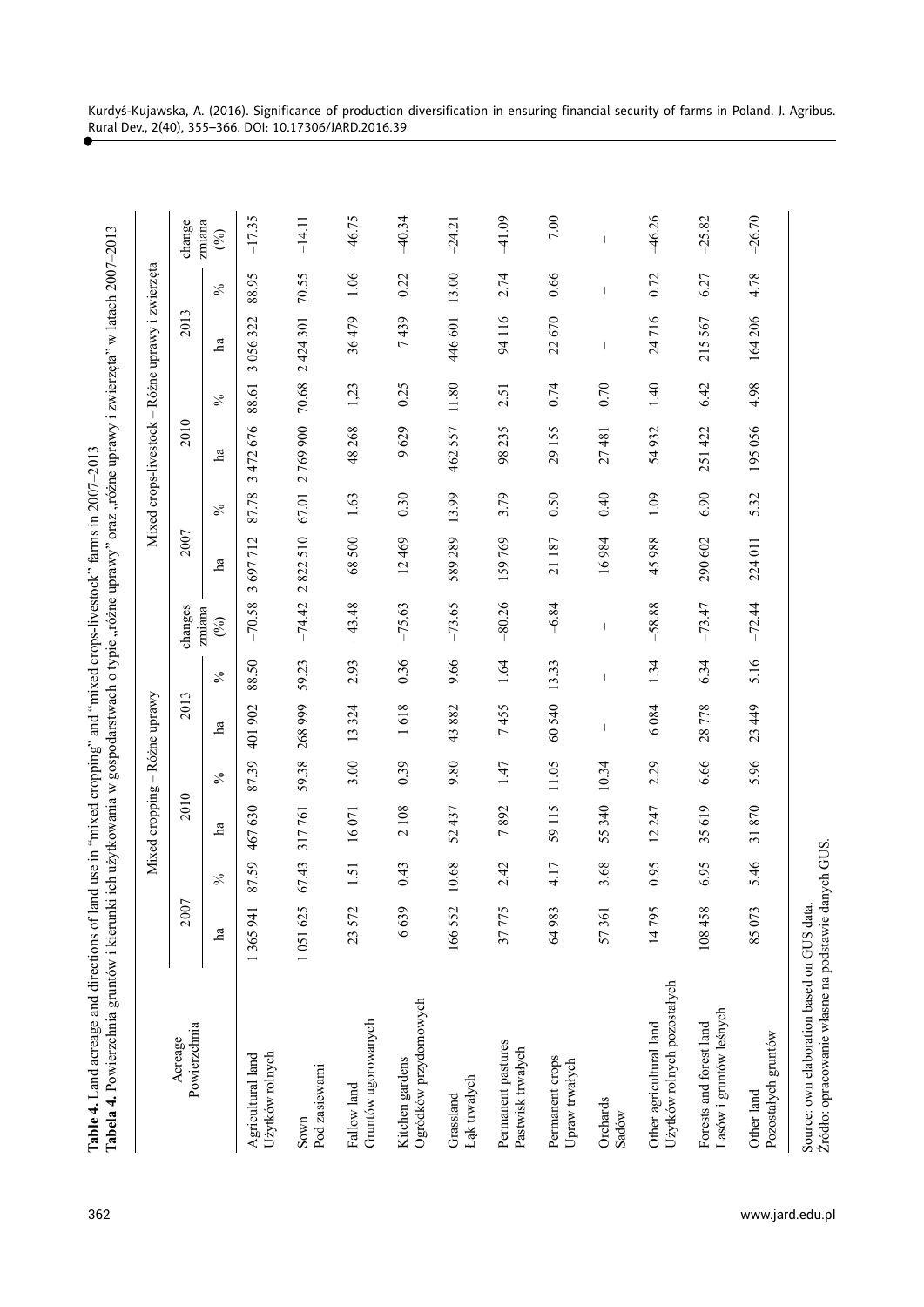|                                                                                                   |                  |       | Mixed cropping - Różne uprawy |        |                  |       |               |                  |            |                  |               | Mixed crops-livestock - Różne uprawy i zwierzęta |       |                     |
|---------------------------------------------------------------------------------------------------|------------------|-------|-------------------------------|--------|------------------|-------|---------------|------------------|------------|------------------|---------------|--------------------------------------------------|-------|---------------------|
| Specification                                                                                     | 2007             |       | 2010                          |        | 2013             |       | changes       | 2007             |            | 2010             |               | 2013                                             |       | change              |
| Wyszczególnienie                                                                                  | number<br>liczba | $\%$  | number<br>liczba              | $\%$   | number<br>liczba | $\%$  | zmiana<br>(%) | number<br>liczba | $\delta_0$ | number<br>liczba | $\frac{6}{6}$ | number<br>liczba                                 | $\%$  | zmiana<br>$($ % $)$ |
| Cereal<br>Zboża                                                                                   | 189474           | 88.88 | 58 122                        | 75.15  | 39 284           | 79.77 | $-79.27$      | 443 667          | 89.97      | 346 622          | 88.64         | 262169                                           | 94.37 | $-40.91$            |
| Strączkowe jadalne<br>Leguminous crops                                                            | 5786             | 2.71  | 3496                          | 4.52   | 1301             | 2.64  | $-77.51$      | 7538             | 1.53       | 8877             | 2.27          | 4 940                                            | 1.78  | $-34.47$            |
| Ziemniaki<br>Potatoes                                                                             | 161563           | 75.79 | 42549                         | 55.02  | 22 212           | 45.10 | $-86.25$      | 344785           | 69.92      | 249376           | 63.77         | 167300                                           | 60.22 | $-51.48$            |
| Rośliny przemysłowe<br>Industrial crops                                                           | 19613            | 9.20  | 5411                          | $7.00$ | 3423             | 6.95  | $-82.55$      | 35 207           | 7.14       | 40026            | 10.24         | 28535                                            | 10.27 | $-18.95$            |
| Warzywa gruntowe<br>Field vegetables                                                              | 57468            | 26.96 | 22763                         | 29.43  | 10891            | 22.11 | $-81.05$      | 73722            | 14.95      | 26674            | 6.82          | 21165                                            | 7.62  | $-71.29$            |
| Vegetables under covers<br>Warzywa pod osłonami                                                   | 2995             | 1.40  | 1496                          | 1.93   | 1751             | 3.56  | $-41.54$      | 501              | 0.10       | 582              | 0.15          | 516                                              | 0.19  | 2.99                |
| Strawberries<br>Truskawki                                                                         | 26765            | 12.56 | 12014                         | 15.53  | 9408             | 19.10 | $-64.85$      | 31097            | 6.31       | 18461            | 4.72          | 14128                                            | 5.09  | $-54.57$            |
| Zródło: opracowanie własne na podstawie danych GUS.<br>Source: own elaboration based on GUS data. |                  |       |                               |        |                  |       |               |                  |            |                  |               |                                                  |       |                     |

**Tabela 5.** Liczba gospodarstw o typie "różne uprawy" oraz "różne uprawy i zwierzęta" według rodzajów zasiewów w latach 2007–2013  $w$  latach 2007 $-2013$ www.jard.edu.pl**Table 5.** Number of "mixed cropping" and "mixed crops-livestock" farms according to crops types in 2007–2013 Table 5. Number of "mixed cropping" and "mixed crops-livestock" farms according to crops types in 2007–2013

www.jard.edu.pl

Kurdyś-Kujawska, A. (2016). Significance of production diversification in ensuring financial security of farms in Poland. J. Agribus. Rural Dev., 2(40), 355–366. DOI: 10.17306/JARD.2016.39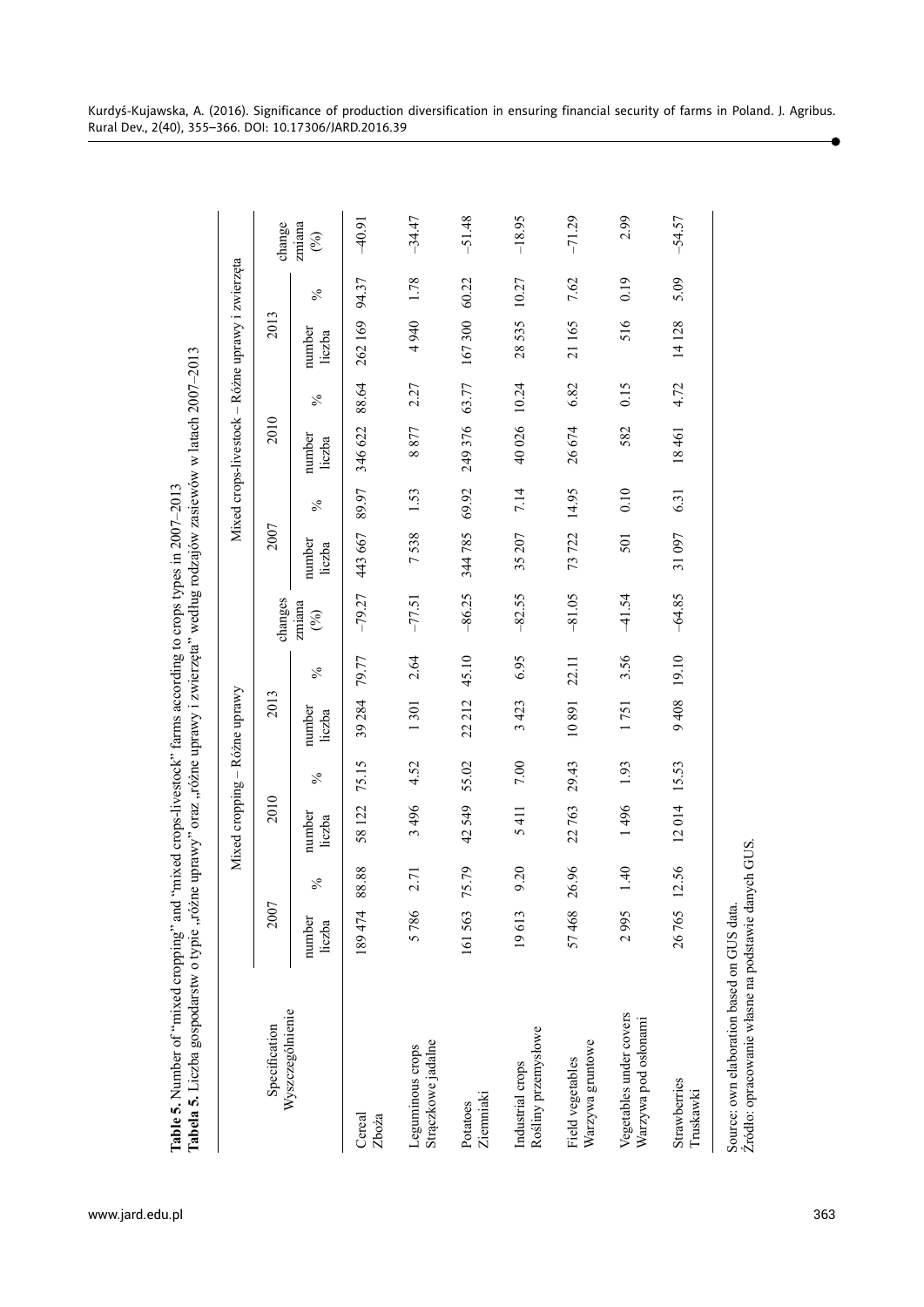|                                                                   | $\frac{1}{2}$<br>ĺ             |
|-------------------------------------------------------------------|--------------------------------|
|                                                                   |                                |
|                                                                   | $\ddot{\phantom{0}}$<br>ו<br>י |
| י יירה הללו                                                       |                                |
| $C107-1007$                                                       | $\mathbf{I}$                   |
|                                                                   |                                |
|                                                                   | $\overline{\phantom{a}}$       |
|                                                                   |                                |
| $-201000 + 140$<br>$\frac{1}{2}$                                  | こく くらじくそ                       |
|                                                                   |                                |
|                                                                   |                                |
|                                                                   |                                |
|                                                                   | دست سالاند                     |
|                                                                   |                                |
|                                                                   |                                |
|                                                                   | ֧֦֦֦֧֦֦֧֦֚֬֝֝֝֝                |
| <b>A</b> 1991 1991                                                |                                |
|                                                                   | f which with the company       |
|                                                                   | きしょう こうちょう                     |
|                                                                   |                                |
|                                                                   |                                |
| $\frac{1}{2}$<br>$\sim$ $\sim$ $\sim$ $\sim$ $\sim$ $\sim$ $\sim$ |                                |
|                                                                   |                                |
|                                                                   | <b>ICA</b>                     |
| $\,$ audoboro $\,$                                                |                                |
|                                                                   | ' CTW<br>$\frac{1}{2}$         |
|                                                                   |                                |
|                                                                   |                                |
|                                                                   | )<br>}<br>}                    |
|                                                                   |                                |
|                                                                   | $\frac{1}{2}$                  |
|                                                                   |                                |

|                                   |                  |            |                                 |       | Mixed cropping - Różne uprawy   |            |               |                  |            | Mixed crops-livestock - Różne uprawy i zwierzęta |            |                  |       |               |
|-----------------------------------|------------------|------------|---------------------------------|-------|---------------------------------|------------|---------------|------------------|------------|--------------------------------------------------|------------|------------------|-------|---------------|
| Specification                     | 2007             |            | 2010                            |       | 2013                            |            | changes       | 2007             |            | 2010                                             |            | 2013             |       | changes       |
| Wyszczególnienie                  | number<br>liczba | $\sqrt{6}$ | number<br>liczba                | $\%$  | number<br>liczba                | $\sqrt{6}$ | zmiana<br>(%) | number<br>liczba | $\sqrt{6}$ | number<br>liczba                                 | $\sqrt{6}$ | number<br>liczba | $\%$  | zmiana<br>(%) |
| Cattle - bydło                    | 83 945           | 39.38      | 896<br>Ó                        | 12.80 | 6990                            | 14.19      | $-91.67$      | 227 231          | 46.08      | 200728                                           | 51.33      | 167698           | 60.36 | $-26.20$      |
| w tym krowy<br>in that cows       | 74084            | 34.75      | 330<br>$\overline{ }$           | 9.48  | 5403                            | 10.97      | $-92.71$      | 205304           | 41.63      | 164652                                           | 42.11      | 133 124          | 47.92 | $-35.16$      |
| Pigs - Trzoda chlewna             | 108209           | 50.76      | 11844                           | 15.31 | 7730                            | 15.70      | $-92.86$      | 205508           | 41.67      | 180917                                           | 46.27      | 130825           | 47.09 | $-36.34$      |
| w tym lochy<br>in that sows       | 50869            | 23.86      | 823<br>$\sigma$                 | 7.53  | 3350                            | 6.80       | $-93.41$      | 112467           | 22.81      | 113735                                           | 29.09      | 88446            | 31.84 | $-21.36$      |
| Sheeps - owce                     | 1272             | 0.60       | 299                             | 0.39  | 158                             | 0.32       | $-87.58$      | 3912             | 0.79       | 3454                                             | 0.88       | 2841             | 1.02  | $-27.38$      |
| $G$ oats – $kozy$                 | 7172             | 3.36       | 826                             | 1.07  | 578                             | 1.17       | $-91.94$      | 13949            | 2.83       | 10227                                            | 2.62       | 7864             | 2.83  | $-43.62$      |
| Poultry - Drób                    | 155924           | 73.15      | 34612                           | 44.75 | 596<br>$\overline{21}$          | 43.85      | $-86.15$      | 345056           | 69.47      | 286677                                           | 73.31      | 199624           | 71.86 | $-42.15$      |
| w tym kury nioski<br>in that hens | 141869           | 66.55      | 28236                           | 36.51 | 18581                           | 37.73      | $-86.90$      | 317912           | 64.47      | 250 901                                          | 64.16      | 182955           | 65.86 | $-42.45$      |
| Horses - Konie                    | 16217            | 7.61       | 749<br>$\overline{\phantom{0}}$ | 2.26  | 513<br>$\overline{\phantom{0}}$ | 3.07       | $-90.67$      | 726<br>53        | 10.89      | 36254                                            | 9.27       | 34935            | 12.58 | $-34.97$      |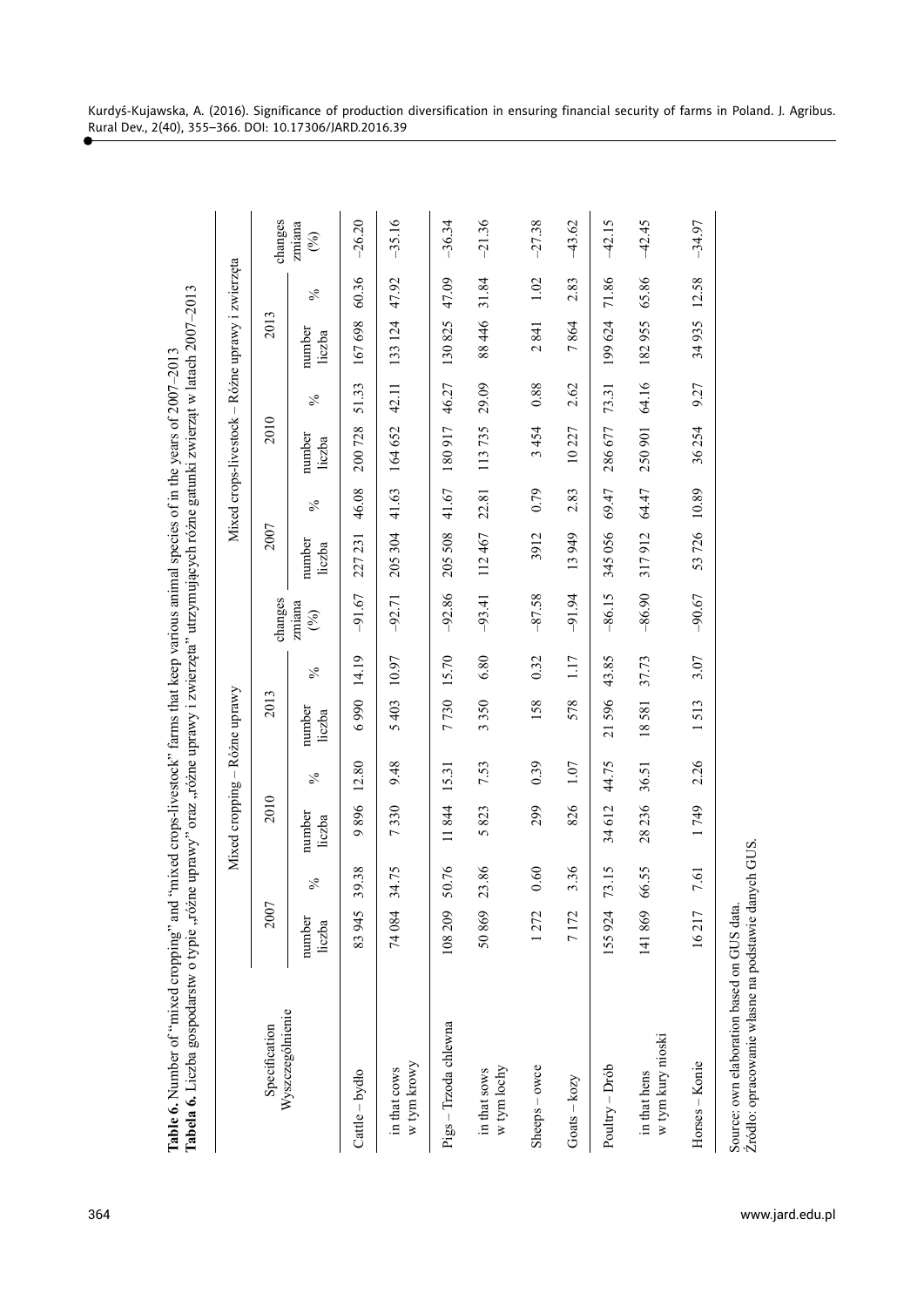#### **CONCLUSIONS**

Specific features of agricultural production result in a much greater risk faced by farmers than the one faced by entities active in other sectors of the economy. The basic problem currently encountered by farmers is the environmental and market risk. Thus, the farmers are incapable of predicting exactly the process of production and its results. Production diversification that consists in adding variety and extending production to include different branches limits agricultural activity risk and it contributes to maintaining stability and financial security. It makes the farms less prone to weather and demand shocks. Large part (72.85%) of farms in Poland which diversify their production is concentrated among small farms (up to 10 ha and 0–4 ESU), where the production is used mainly for own needs, and only small part of it is sold (especially on local fairs or among neighbours). The smallest diversity of production characterizes the largest farms, i.e. with over 100 ha of UAA. These are commercial units with a high degree of automatization and mechanization. We can expect that they use other methods of protection against risk enabling income stabilisation and increase of financial security.

Summing up, in the case of small farms diversification acts as a safety buffer ensuring self-sufficiency in consumption and fodder production and some income. In larger farms (10–100 ha), apart from ensuring food, it limits negative consequences of risk resulting from fluctuations in yield and market prices, ensuring correct functioning of farms and their survival on the market. Thus, it is necessary to undertake measures supporting processes aimed at keeping a right number and size of cultivated UAA.

#### **REFERENCES**

- Abro, A. A. (2012). Determinant of Crop Diversification towards High Value Crops in Pakistan. Int. J. Bus. Man. Econ. Res., 3(3), 536–545.
- Adamowski, Z. (1977). Podstawy ekonomiki i organizacji przedsiębiorstw rolnych. Warszawa: PWRiL.
- Culas, R., Mahendrarajah, M. (2005). Causes of diversification in Agricultural over Time: Evidence from Norwegian Farming sector. Paper prepared form presentation at the 11th Congress of the EAAE (European Association of Agricultural Economists), "The Future of Rural Europe in the Global Agric - Food Systems", Compenhagen, Denmark,

August 24-27, 2005. Retrieved from: http://ageconsearch. umn.edu/bitstream/24647/1/cp05cu01.pdf.

- Czarnecki, A. (2005). Obszary wiejskie, urbanizacja, rozwój wielofunkcyjny, rolnictwo wielofunkcyjne-przegląd pojęć. In: A. Rosner (Ed.), Uwarunkowania i kierunki przemian społeczno-gospodarczych na obszarach wiejskich (p. 233–254). Warszawa: IRWiR PAN.
- Czyżewski, B., Śmiglak, M. (2006). Narzędzia stabilizacji cen i zarządzania ryzykiem w rolnictwie. In: M. A. Jerzak, A. Czyżewski (Ed.), Ekonomiczne uwarunkowania wykorzystania rynkowych narzędzi stabilizacji cen i zarządzania ryzykiem w rolnictwie (p. 119–146). Poznań: Wyd. AR w Poznaniu.
- Duraj, N. (2014). Dwuczynnikowa ocena bezpieczeństwa finansowego przedsiębiorstwa. Przeds. Zarz., XV, 5, 25–38.
- Ellis, F. (2000). The determinants of rural livelihood diversification in developing countries. J. Agric. Econ., 51(2), 289–302.
- Franc-Dąbrowska, J. (2006). Bezpieczeństwo finansowe a efektywność zaangażowania kapitałów własnych. Rocz. Nauk Roln., Ser. G, 93, 1, 121–128.
- Gorczyńska, M. (2013). Stabilność finansowa a zrównoważony rozwój przedsiębiorstwa. Zarz. Fin., 2, 2, 99–110.
- Grudziński, J. (2008). Informatyczne narzędzia zarządzania ryzykiem w rolnictwie. Inż. Roln., 11(109), 69–74.
- Guvele, C. A. (2001). Gains from crop diversification in the Sudan Gazira scheme. Agric. Syst., 70, 319–333.
- Jamagani, Z. B., Bivan, G. M. (2013). Factors Influencing Farmers Diversification of Their Cropping Enterprises: A Case Study of SabonGari Local Government Area of Kaduna State, Nigeria. J. Agric. Vet. Sci., 3, 3, 79–84.
- Jerzak, M. A. (2009). Zarządzanie ryzykiem cenowym jako czynnik poprawy konkurencyjności gospodarstw rolnych w warunkach liberalizacji Wspólnej Polityki Rolnej UE. Zagad. Ekon. Roln., 1(318), 13–23.
- Jha, B., Tripathi, A., Mohanty, B. (2009). Divers of Agricultural Diversification in India, Heryana and the Greenbelt Farms of India. Institute of Economic Growth Uniwersity of Delhi Enclave. Work. Pap. Ser. E, 303.
- Johnston, G. W., Vaupel, S., Kegel, F. R., Cadet, M. (1995). Crop and farm diversification provide social benefits. Calif. Agric., 49, 1, 10–16.
- Kahan, D. (2008). Managing risk in farming (p. 39–40). Rome FAO.
- Kurosaki, T. (1995). Risk and insurance in a household economy: Role of Livestock in mixed farming. Dev. Econ., XXXIII, 4, 464–485.
- Majewski, D., Radzikowska, E. (2006). Znaczenie dywersyfikacji dla polskiego rolnictwa. In: Różnicowanie produkcji rolniczej ze szczególnym uwzględnieniem obszarów o trudnych warunkach rolniczych oraz unikatowych walorach przyrodniczych. Warszawa: FAPA.